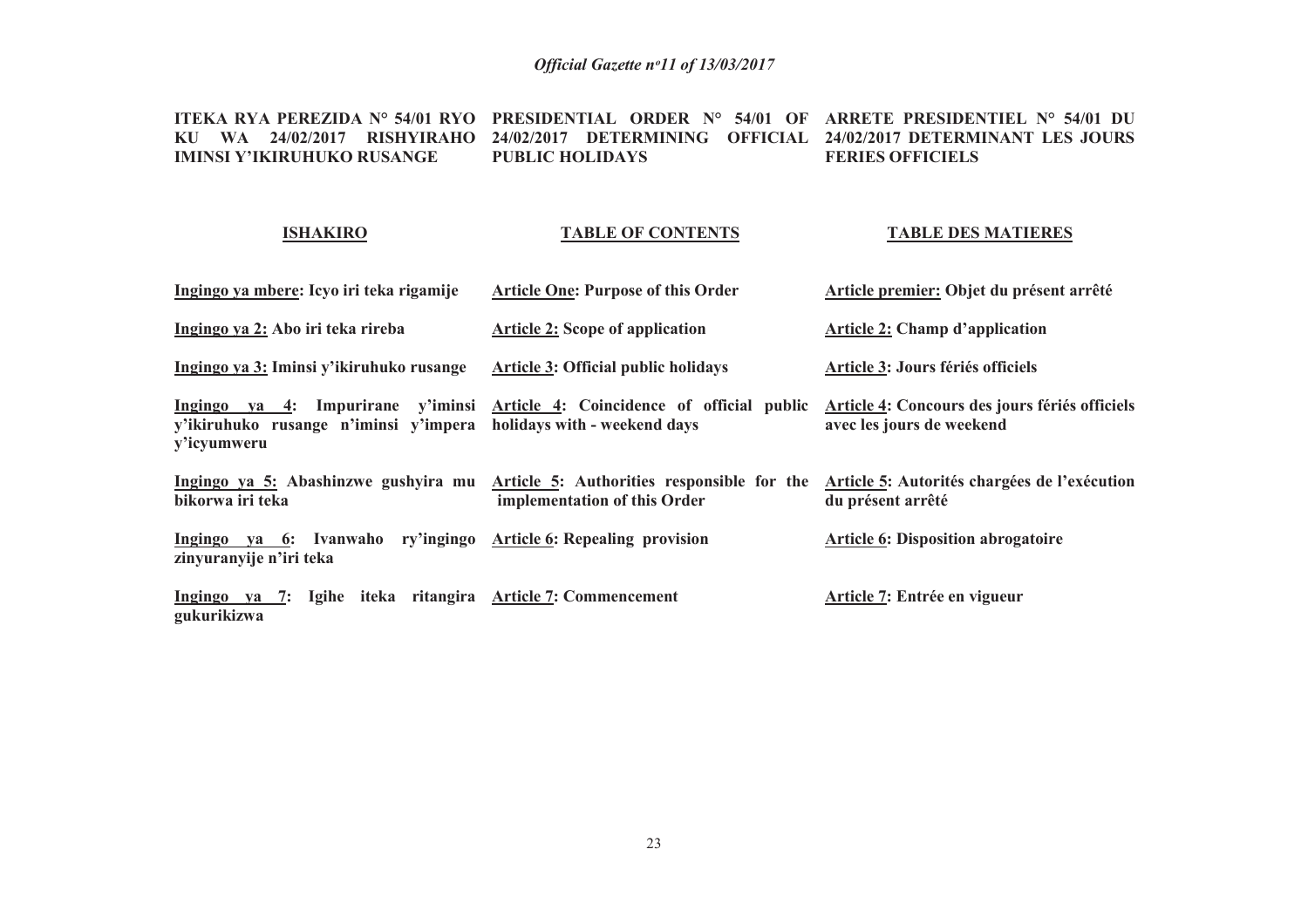| ITEKA RYA PEREZIDA Nº 54/01 RYO<br><b>WA</b><br>24/02/2017<br><b>RISHYIRAHO</b><br>KU<br><b>IMINSI Y'IKIRUHUKO RUSANGE</b>                                                         | <b>PRESIDENTIAL ORDER N°54/01</b><br>OF<br>24/02/2017 DETERMINING<br><b>OFFICIAL</b><br><b>PUBLIC HOLIDAYS</b>                          | ARRETE PRESIDENTIEL N°54/01 DU<br>24/02/2017 DETERMINANT LES JOURS<br><b>FERIES OFFICIELS</b>                                   |
|------------------------------------------------------------------------------------------------------------------------------------------------------------------------------------|-----------------------------------------------------------------------------------------------------------------------------------------|---------------------------------------------------------------------------------------------------------------------------------|
| Twebwe, KAGAME Paul,<br>Perezida wa Repubulika;                                                                                                                                    | We, KAGAME Paul,<br>President of the Republic;                                                                                          | <b>Nous, KAGAME Paul,</b><br>Président de la République;                                                                        |
| Dushingiye<br>Itegeko<br>Nshinga<br>ku<br>rya<br>Repubulika y'u Rwanda ryo mu 2003<br>ryavuguruwe mu 2015, cyane cyane mu<br>ngingo zaryo, iya 112, iya 120, iya 122 n'iya<br>176; | Pursuant to the Constitution of the Republic of<br>Rwanda of 2003 revised in 2015, especially in<br>Articles 112, 120, 122 and 176;     | Vu la Constitution de la République du<br>Rwanda de 2003 révisée en 2015, spécialement<br>en ses articles 112, 120, 122 et 176; |
| Dushingiye ku Itegeko n° 86/2013 ryo ku wa<br>11/09/2013 rishyiraho sitati rusange igenga<br>abakozi ba Leta, cyane cyane mu ngingo<br>yaryo ya 30;                                | Pursuant to Law $n^{\circ}$ 86/2013 of 11/09/2013<br>establishing the general statutes for public<br>service, especially in Article 30; | Vu la Loi nº 86/2013 du 11/09/2013 portant<br>statut général de la fonction publique,<br>spécialement en son article 30;        |
| Dushingiye ku Itegeko n°13/2009 ryo ku wa<br>27/05/2009 rigenga umurimo mu Rwanda,<br>cyane cyane mu ngingo yaryo ya 59;                                                           | Pursuant to Law n° 13/2009 of 27/05/2009<br>regulating labour in Rwanda, especially in<br>Article 59;                                   | Vu la Loi nº 13/2009 du 27/05/2009 portant<br>réglementation du travail au<br>Rwanda,<br>spécialement en son article 59;        |
| Dusubiye ku Iteka rya Perezida n° 42/03 ryo<br>30/06/2015<br>rishyiraho<br>iminsi<br>ku wa<br>y'ikiruhuko rusange;                                                                 | Having reviewed Presidential Order nº 42/03 of<br>30/06/2015 determining official holidays;                                             | Revu l'Arrêté Présidentiel n° 42/03 du<br>30/06/2015<br>déterminant les jours fériés<br>officiels;                              |
| Bisabwe na Minisitiri w'Abakozi ba Leta<br>n'Umurimo;                                                                                                                              | On proposal by the Minister of Public Service<br>and Labour;                                                                            | Sur proposition du Ministre de la Fonction<br>Publique et du Travail;                                                           |
| Inama y'Abaminisitiri<br>yateranye ku wa<br>27/04/2016<br>imaze<br>kubisuzuma<br>no<br>kubyemeza;                                                                                  | After consideration and approval by the<br>Cabinet, in its session of 27/04/2016;                                                       | Après examen et adoption par le Conseil des<br>Ministres, en sa séance du 27/04/2016;                                           |

**TWATEGETSE KANDI DUTEGETSE: HAVE ORDERED AND HEREBY ORDER: AVONS ARRETE ET ARRETONS:**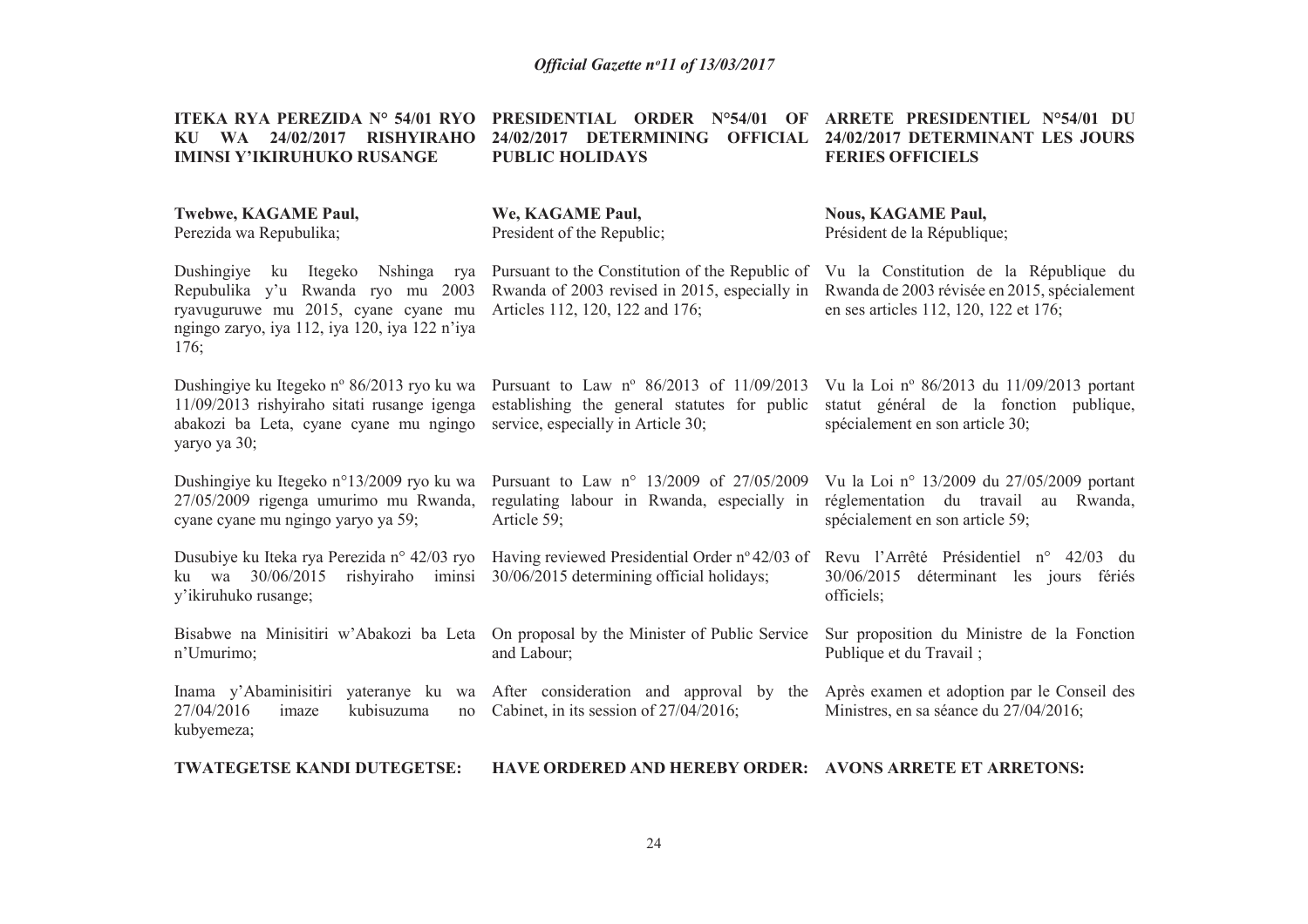# *Official Gazette nᵒ11 of 13/03/2017*

| Ingingo ya mbere: Icyo iri teka rigamije                                                                 | <b>Article One: Purpose of this Order</b>                                                                                  | Article premier: Objet du présent arrêté                                                              |
|----------------------------------------------------------------------------------------------------------|----------------------------------------------------------------------------------------------------------------------------|-------------------------------------------------------------------------------------------------------|
| Iri teka rishyiraho iminsi y'ikiruhuko<br>rusange.                                                       | This Order determines official public holidays.                                                                            | Le présent arrêté détermine les jours fériés<br>officiels.                                            |
| Ingingo ya 2: Abo iri teka rireba                                                                        | <b>Article 2: Scope of application</b>                                                                                     | <b>Article 2: Champ d'application</b>                                                                 |
| Iri teka rireba abakozi n'abakoresha bose mu<br>nzego za Leta ndetse n'iz'abikorera.                     | This Order applies to all employees and<br>employers in the public and private sector.                                     | Le présent arrêté s'applique à tous les<br>employés et employeurs dans le secteur public<br>et privé. |
| Ingingo ya 3: Iminsi y'ikiruhuko rusange                                                                 | <b>Article 3: Official public holidays</b>                                                                                 | <b>Article 3: Jours fériés officiels</b>                                                              |
| Iminsi y'ikiruhuko rusange mu nzego za Leta<br>n'izabikorera<br>ishyizweho<br>ku<br>buryo<br>bukurikira: | Official public holidays in the public and private<br>sector are as follows:                                               | Les jours fériés officiels dans le secteur public<br>et privé sont fixés comme suit :                 |
| 1° ku wa 01 Mutarama: Ubunani;                                                                           | 1° 01 January: New Year's day;                                                                                             | 1° 01 janvier : Nouvel An;                                                                            |
| 2° ku wa 02 Mutarama: Umunsi ukurikira 2° 02 January: Day after New Year's Day;<br>Ubunani;              |                                                                                                                            | 2° 02 janvier : Le lendemain du Nouvel An;                                                            |
| $3^\circ$ ku wa 01<br>w'Intwari;                                                                         | Gashyantare: Umunsi 3° 01 February: National Heroes' Day;                                                                  | 3° 01 février : Journée Nationale des Héros;                                                          |
| 4° umunsi wa Gatanu Mutagatifu;                                                                          | Good Friday;<br>$4^{\circ}$                                                                                                | 4° Vendredi Saint;                                                                                    |
| 5° ku wa mbere wa Pasika;                                                                                | Easter Monday;<br>$5^{\circ}$                                                                                              | Lundi de Pâques;<br>$5^\circ$                                                                         |
| Jenoside yakorewe Abatutsi;                                                                              | $6^{\circ}$ ku wa 07 Mata: Umunsi wo Kwibuka $6^{\circ}$ 07 April: Genocide perpetrated against the<br>Tutsi Memorial Day; | 6° 07 avril : Journée commémorative du<br>Génocide perpétré contre les Tutsi;                         |
| 7° ku wa 01 Gicurasi: Umunsi Mukuru 7° 01 May: Labour Day;<br>w'Umurimo;                                 |                                                                                                                            | 01 mai : Journée du Travail;                                                                          |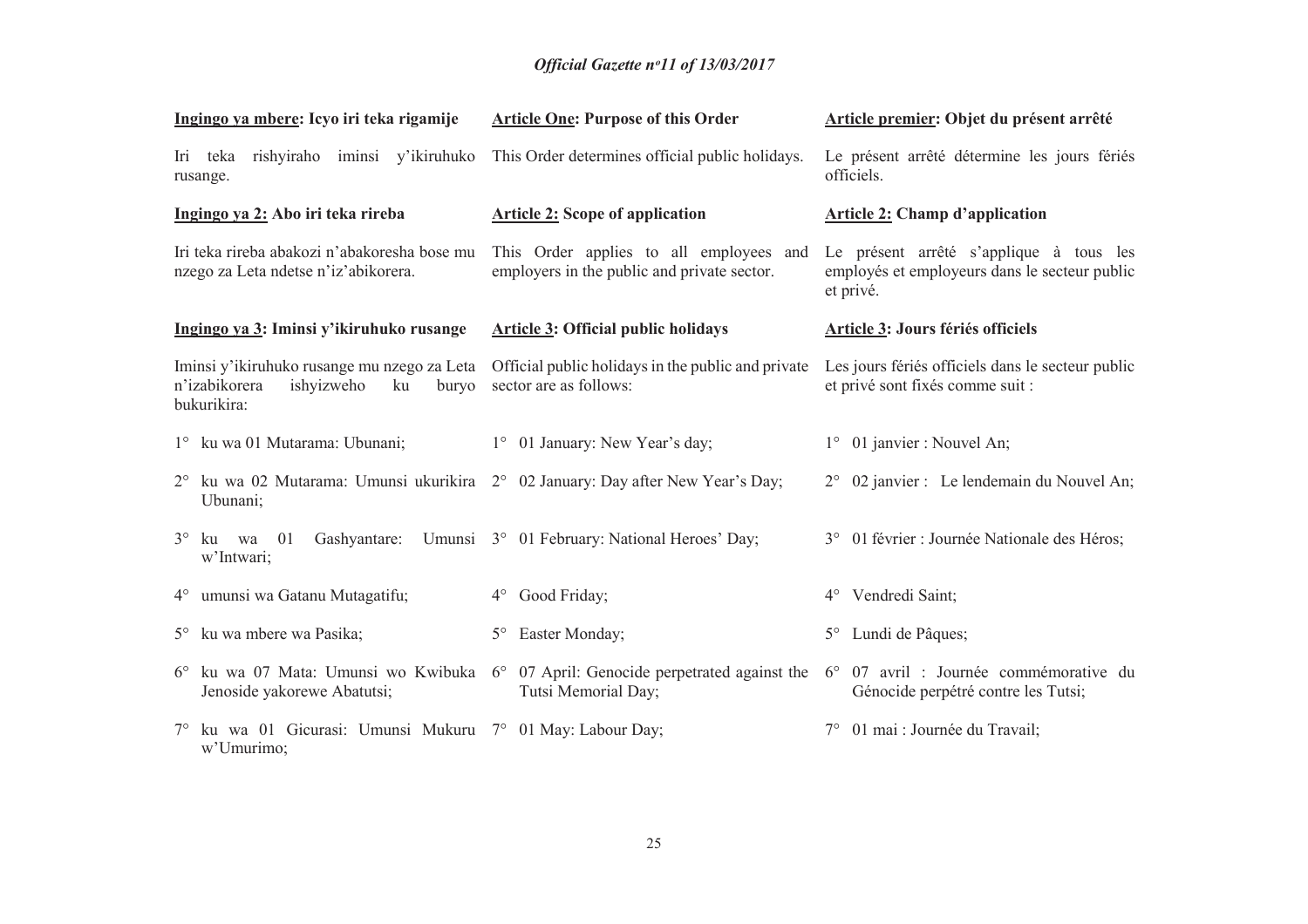- 8° ku wa 01 Nyakanga: Umunsi 8° 01 July: Independence Day; w'Ubwigenge;8° 01 juillet : Journée de l'Indépendance;
- 9° ku wa 04 Nyakanga: Umunsi wo 9° 04 July: Liberation Day; Kwibohora; 9° 04 juillet : Journée de la Libération;
- 10° uwa Gatanu w'icyumweru cya mbere cya 10° Friday of the first week of August: 10° vendredi de la première semaine d'Août : Kanama: Umunsi w'Umuganura;*Umuganura* Day; Journée d'*Umuganura*;
- 11° ku wa 15 Kanama: Ijyanwa mu Ijuru rya 11° 15 August: Assumption Day; Bikiramariya;
- 12° ku wa 25 Ukuboza: Noheli; 12° 25 December: Christmas Day; 12° 25 décembre : Noël;
- 13° ku wa 26 Ukuboza: Umunsi ukurikira 13° 26 December: Boxing Day; Noheli; 13° 26 décembre : Le lendemain de Noël;
- 14° EID EL FITR: itariki itangazwa buri 14° EID EL FITR: the date is announced each 14° EID EL FITR : la date est annoncée mwaka na *Rwanda Moslems' Association*; year by Rwanda Moslems' Association; chaque année par l'Association des Musulmans au Rwanda ;
- *15°* EID AL-ADHA: itariki itangazwa buri mwaka na *Rwanda Moslems' Association.* 15° EID AL-ADHA: the date is announced 15° EID AL-ADHA: la date est annoncée each year by Rwanda Moslems' Association. chaque année par l'Association des Musulmans au Rwanda.

**Ingingo ya 4: Impurirane y'iminsi y'ikiruhuko rusange n'iminsi y'impera holidays with weekend daysy'icyumweruArticle 4: Coincidence of official public Article 4: Concours des jours fériés officiels avec les jours de weekend**

Uretse ku wa 07 Mata, Umunsi wo Kwibuka Jenoside yakorewe Abatutsi, iyo umunsi w'ikiruhuko rusange uhuriranye n'umunsi w'impera y'icyumweru, umunsi w'akazi ukurikiraho uba umunsi w'ikiruhuko rusange.

Except 07 April, Genocide perpetrated against the Tutsi Memorial Day, if an official public holiday falls on weekend, the following férié officiel, tombe dans les jours chômés, il working day becomes an official public holiday. est reporté au plus prochain jour ouvrable.

Sauf le 07 avril, Journée commémorative du Génocide perpétré contre les Tutsi, si un jour

11° 15 août : Assomption;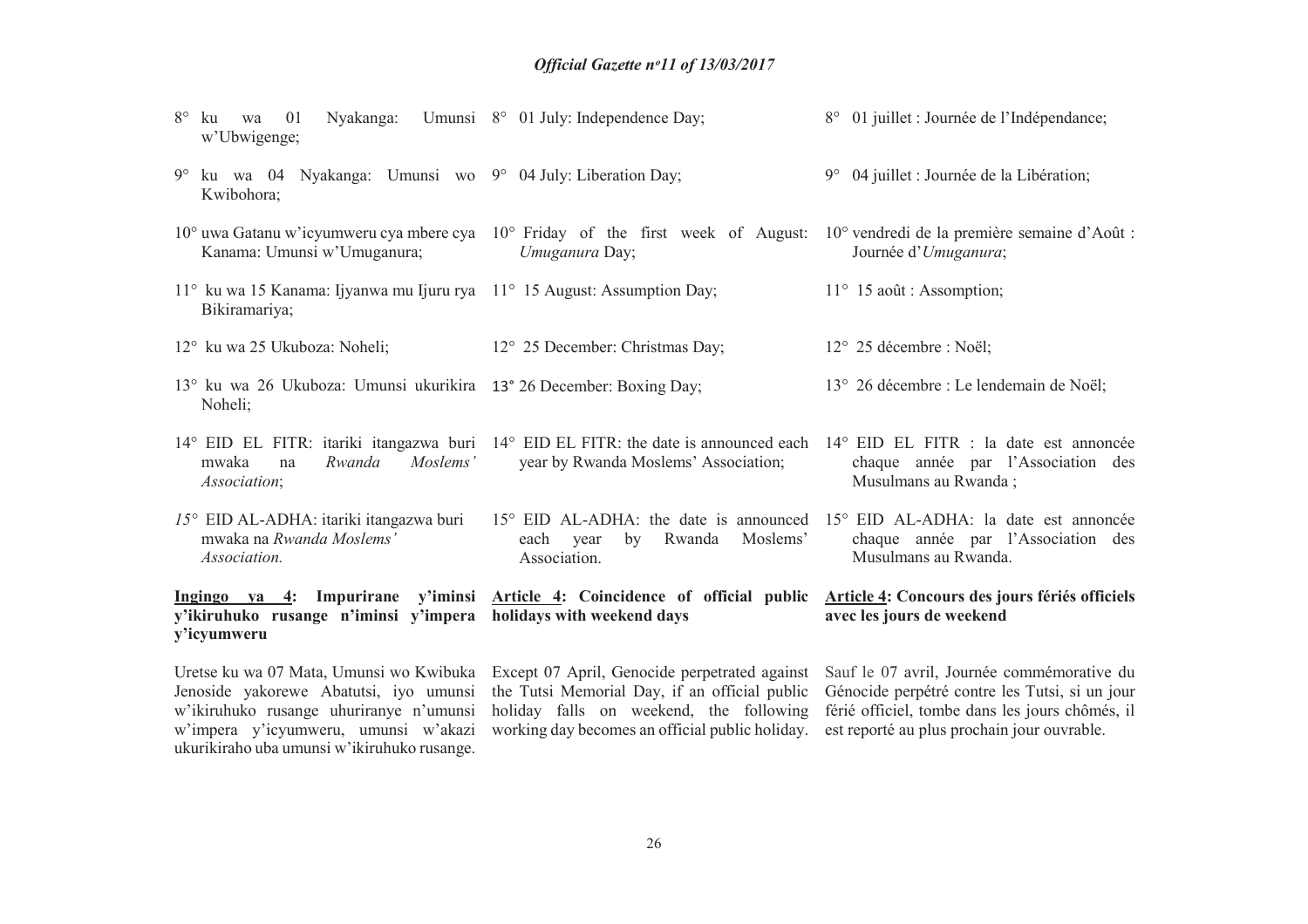| Iyo iminsi ibiri (2) y'ikiruhuko rusange<br>ihuye<br>ikurikiranye<br>n'iminsi y'impera<br>y'icyumweru, iyo minsi y'ikiruhuko rusange<br>yombi ibumbirwa<br>mu munsi<br>umwe<br>w'ikiruhuko rusange ku munsi w'akazi<br>ukurikiraho. | If two (2) consecutive official public holidays<br>fall on weekend, the two (2) official public<br>holidays are compensated in one (1) working<br>day that follows.                                  | Si deux (2) jours fériés officiels consécutifs<br>tombent sur des jours de weekend, ils sont<br>compensés en un (1) seul jour ouvrable le plus<br>proche.                                                        |
|-------------------------------------------------------------------------------------------------------------------------------------------------------------------------------------------------------------------------------------|------------------------------------------------------------------------------------------------------------------------------------------------------------------------------------------------------|------------------------------------------------------------------------------------------------------------------------------------------------------------------------------------------------------------------|
| Iyo iminsi ibiri (2) y'ikiruhuko rusange<br>ihuriranye, umunsi ukurikiraho w'akazi uba<br>ikiruhuko rusange mu rwego rwo gusimbura<br>umwe (1) muri iyo minsi ibiri (2) y'ikiruhuko<br>rusange yahuriranye.                         | In case of coincidence of two (2) official public<br>holidays, the following working day becomes<br>an official public holiday to compensate one $(1)$<br>of the two (2) coinciding public holidays. | En cas de coïncidence de deux (2) jours fériés<br>officiels, le prochain jour ouvrable devient le<br>jour férié officiel pour compenser l'un (1) des<br>deux (2) jours fériés officiels coïncidents.             |
| Ingingo ya 5: Abashinzwe gushyira mu<br>bikorwa iri teka                                                                                                                                                                            | Article 5: Authorities responsible for the<br>implementation of this Order                                                                                                                           | Article 5: Autorités chargées de l'exécution<br>du présent arrêté                                                                                                                                                |
| Minisitiri w'Intebe na Minisitiri w'Abakozi<br>ba Leta n'Umurimo bashinzwe gushyira mu<br>bikorwa iri teka.                                                                                                                         | The Prime Minister and the Minister of Public<br>Service and Labour are entrusted with the<br>implementation of this Order.                                                                          | Le Premier Ministre et le Ministre de la<br>Fonction Publique et du Travail sont chargés<br>de l'exécution du présent arrêté.                                                                                    |
| Ingingo ya 6: Ivanwaho<br>ry'ingingo<br>zinyuranyije n'iri teka                                                                                                                                                                     | <b>Article 6: Repealing provision</b>                                                                                                                                                                | <b>Article 6: Disposition abrogatoire</b>                                                                                                                                                                        |
|                                                                                                                                                                                                                                     |                                                                                                                                                                                                      |                                                                                                                                                                                                                  |
| Iteka rya Perezida n° 42/03 ryo ku wa<br>30/06/2015 rishyiraho iminsi y'ikiruhuko<br>rusange hamwe n'izindi ngingo z'amateka<br>abanziriza iri kandi zinyuranyije na ryo<br>bivanyweho.                                             | Presidential Order n° 42/03 of 30/06/2015<br>determining official holidays and all prior<br>provisions contrary to this Order are repealed.                                                          | L'Arrêté Présidentiel n° 42/03 du 30/06/2015<br>déterminant les jours fériés officiels ainsi que<br>dispositions<br>réglementaires<br>les<br>toutes<br>antérieures contraires au présent arrêté sont<br>abrogés. |
| Ingingo ya 7:<br>gukurikizwa                                                                                                                                                                                                        | Igihe iteka ritangira Article 7: Commencement                                                                                                                                                        | Article 7: Entrée en vigueur                                                                                                                                                                                     |